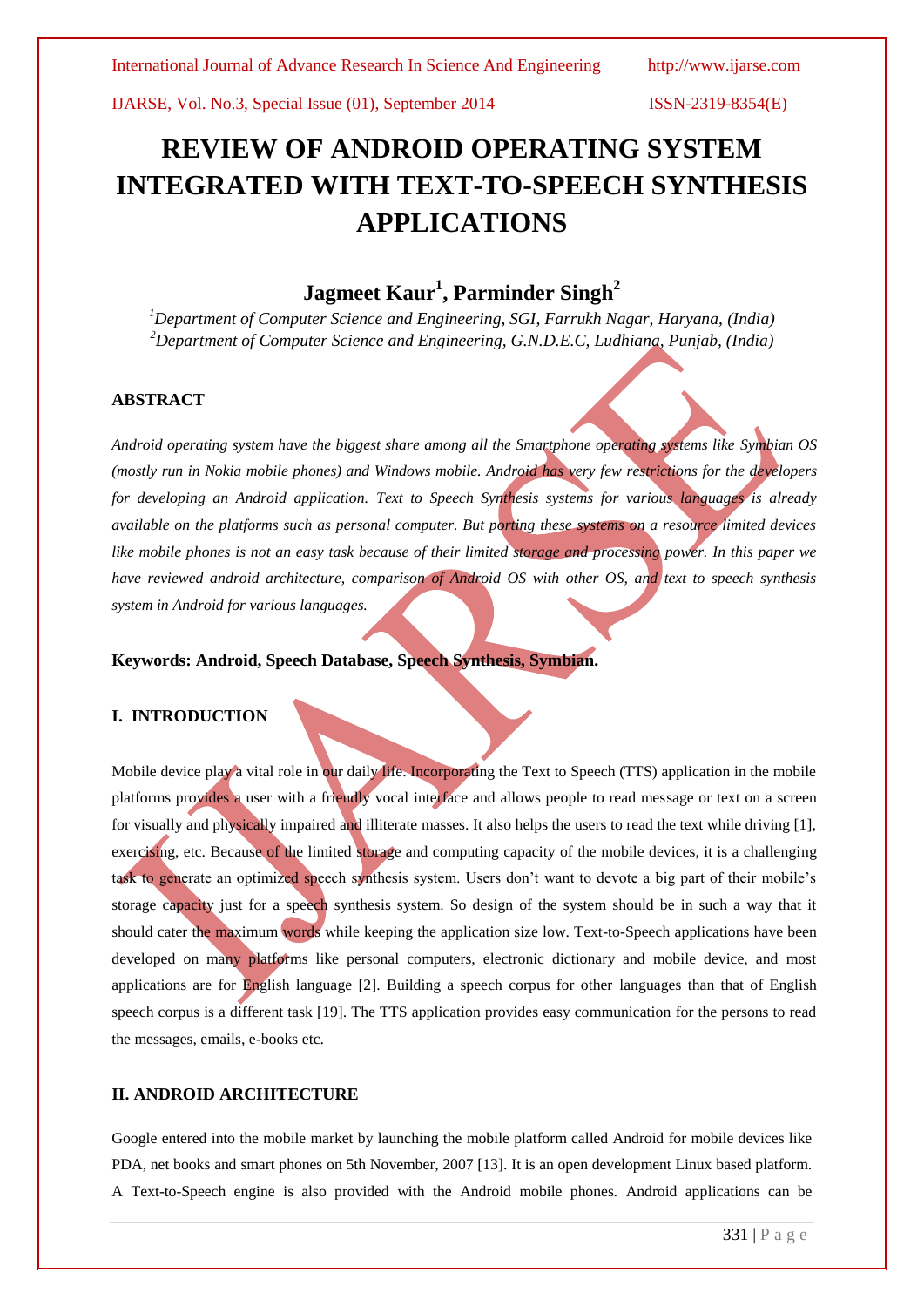developed using Windows, Mac OS and Linux systems, thus no special hardware is required. The most recommended IDE for developing Android apps is Eclipse. Dalvik is the virtual machine environment for mobile devices created by Google, and when projects are compiled, each application runs on its own VM, not on the Java VM [4]. Dalvik Virtual Machine (DVM) is the one important feature which is optimized for low memory requirement [13]. Main features of Android operating system are:

- Free use and adaptation of operating system to manufactures of mobile devices.
- Optimized use of memory with DVM.
- High quality of audio visual content.
- Quick and easy development of applications using development tools and rich database of software libraries.

**APPLICATIONS** Home Camera Alarm Gallery Contacts Clock Facebook SMS Music Email Calendar ... **APPLICATION FRAMEWORK** Activity Manager Resource Manager Content Providers Notification Manager View Manager Location Manager … **LIBRARIES** Media Framework SGL Free Type SQLite WebKit **ANDROID RUNTIME** Core Libraries Dalvik Virtual Machine **LINUX KERNEL Display Driver Power Management Bluetooth Driver** WiFi Driver **Keyboard Driver Camera Driver** .... ٦

### The architecture of Android OS is divided into five layers, shown in Fig 1.

### **Fig. 1: Android Architecture**

*a) Application layer:* This layer of Android OS is visible to end user, and consists of user applications like camera, alarms, contacts, gallery, email, SMS, calendars, maps, browser etc. The application layer includes basic applications which come with the operating system. All Android applications are written using Java programming language.

*b) Framework:* Framework is extensible set of software components used by all applications in the operating system.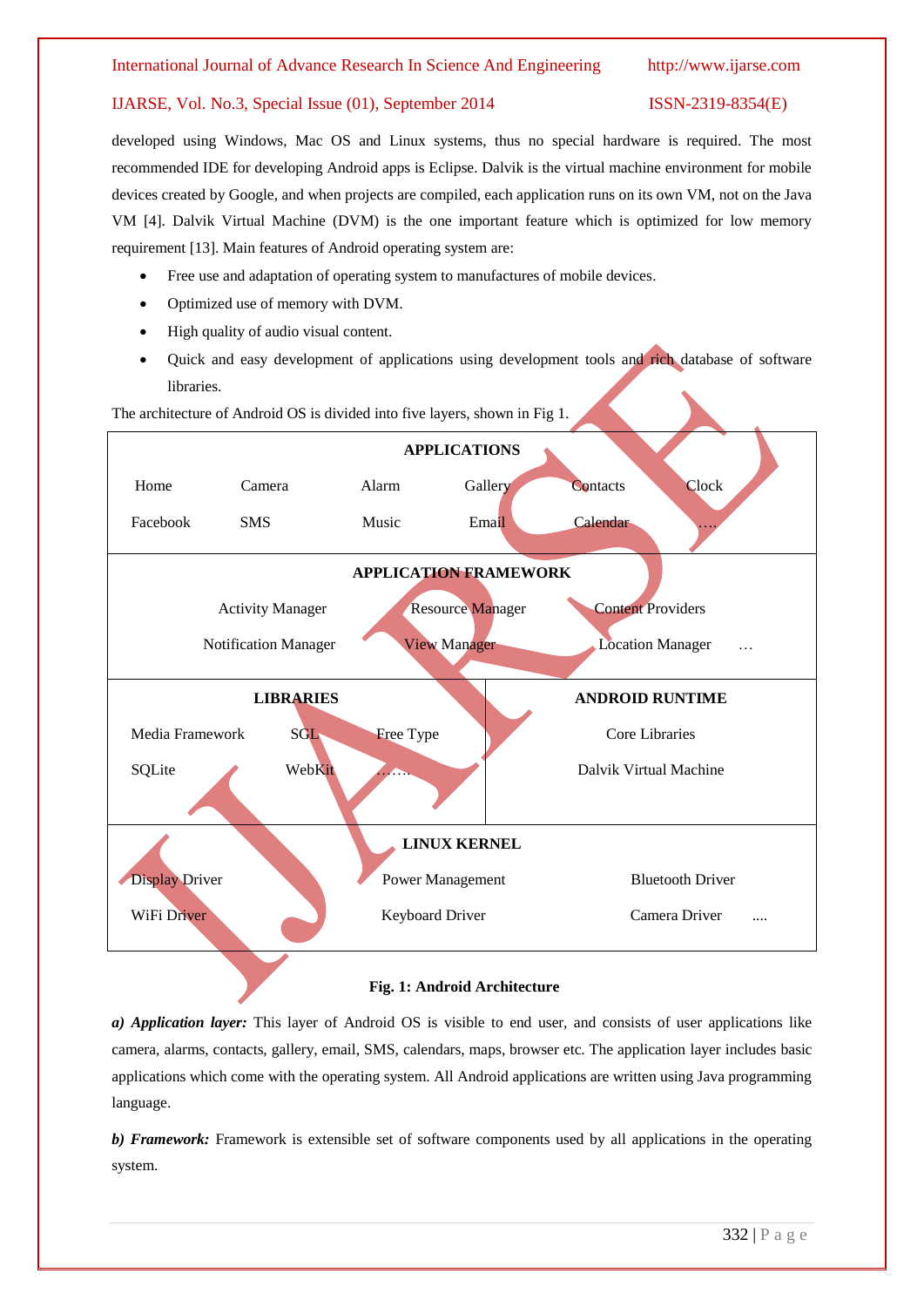*c) Libraries:* Android includes a set of C/C++ libraries used by various components of the Android system. These capabilities are exposed to developers through the Android application framework.

*d) Android Runtime:* All applications are written in the Java programming language. Dalvik Virtual Machine (DVM) forms the main part of the executive system environment [4].

*e) Linux Kernel:* The last architecture layer of Android operating system is kernel based on Linux OS, which serves as a hardware abstraction layer between the hardware and the rest of the software stack. The main core system services provided by this layer are memory management, process management, security model, and network system and driver model. This layer consists of drivers like WiFi drivers, keyboard drivers, audio drivers, display drivers etc [15].

### **III. REVIEW OF LITERATURE ON ANDROID OPERATING SYSTEM**

### **3.1 Android Operating System**

A layered approach for application development in Android operating system where they can develop Android application written in Java Programming language to support the nature of the lightweight mobile operating systems is discussed. Their analysis is lightweight SQLite relational database is used for developing Android applications. Holla and Katti (2012) also study Android architecture for developing mobile applications, the security framework of Android operating system and the protection of the applications from the malicious attributes [6]. Mohini et al. (2013) presents a review on Android architecture and its security issues. Authors conclude that Android provides more security than other mobile phone because Android platform is multitasking software, means no application will gain critical access to the components of UNIX based OS which is the most secure OS. Authors analyze that Android has very few restrictions for its developers for developing an application, but for security issues the developers need a unique signature to publish their application on market [14]. Liu and Yu (2011) research that Google launched android, an open source OS based on Linux kernel which acts as an abstraction layer between the hardware and the rest of the software stack. Authors discuss the Android architecture and say that the core system services like security, memory management, process management, driver model are provided by the Linux kernel. Authors also discuss the application framework of Android OS in which the applications are written by Java programming language and run on a Dalvik Virtual Machine (DVM) which has been redesigned and optimized by Google for the hardware features of mobile devices [15]. The power management framework that is used in the Android is discussed by Kundu and Paul (2010). Authors discuss Android architecture with Java code for Dalvik and the .apk format contained in all Android developed applications, also compared the performance of Android Java and Sun embedded JVM which is running on the Angstrom Linux. Their analysis is Android applications are more energy efficient by implementing an optimized dynamic JIT compiler in Dalvik JVM [7]. Primorac and Russo (2012) focus on the architecture of the Android mobile phones. Author's survey that all applications are written in the Java programming language and Dalvik Virtual Machine (DVM) forms the main part of the executive system environment. They also discuss the integration of the speech recognition application in Android mobile devices which enables easier and faster use of smart phones for the elderly, and persons with various disabilities, would have the opportunity to participate in the technological present and feel the benefits of smart phones [4]. Various aspects for the development of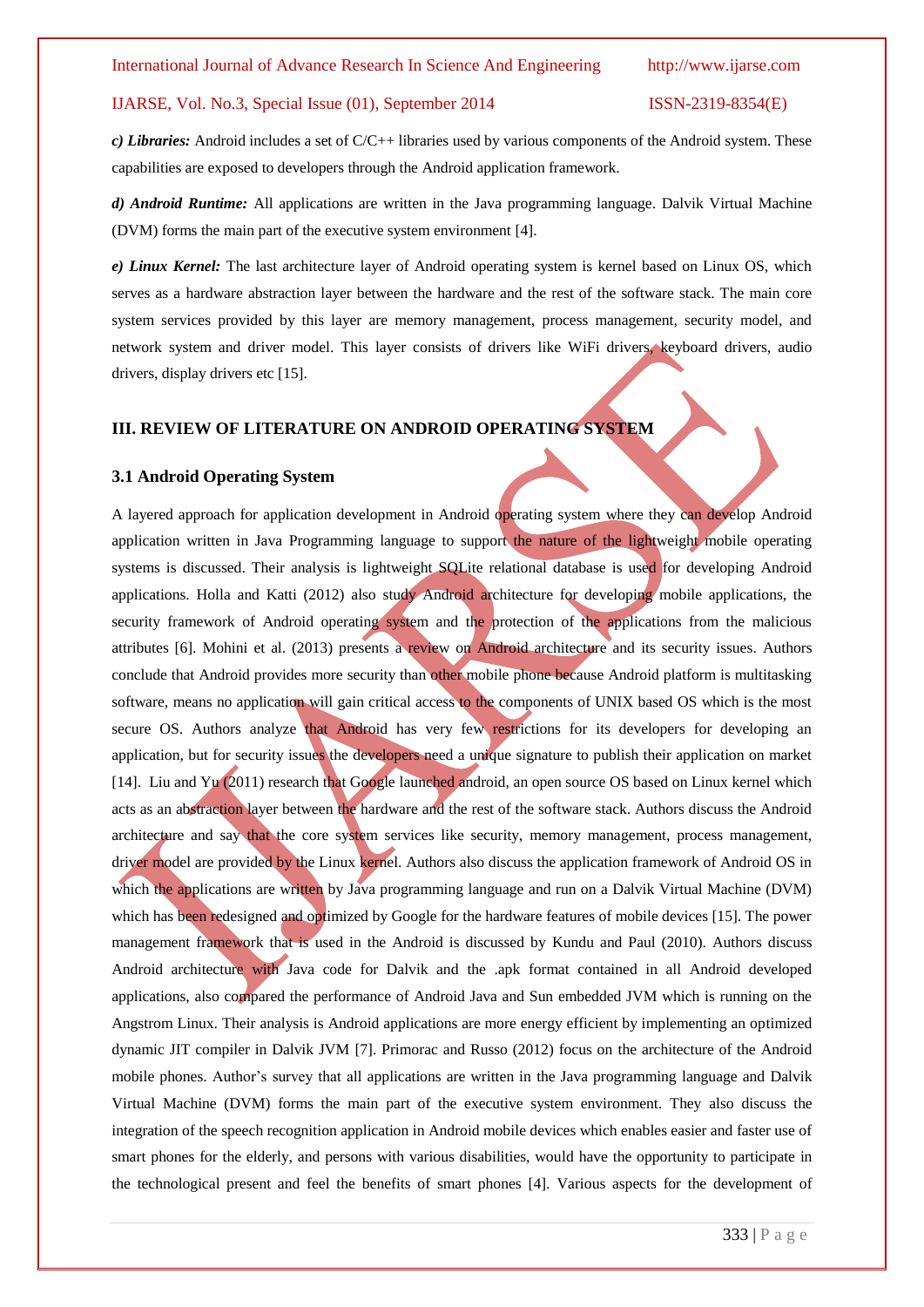Android applications, the modules and their functions in the Android architecture are presented by Khalil et al. (2012). Authors also proposed system for a voiced based text messaging system utilizing Android phones, and the software engineering challenges. They also discuss Speech Synthesis application which converts the text into either an audio clip to be saved or to be played back on the spot [8].

### **3.2 Comparison Of Android And Other Operating System**

Goadrich and Rogers (2011) present various aspects for the development of smartphone applications. Authors describe the comparison of the android operating system and iOS. While doing comparison, author's analysis that Eclipse with Java is the most popular development environment used for creating Android applications which is more user friendly than Objective-C language with Xcode IDE used for developing iOS applications [5]. The analysis that the speech engine used in iOS produce more natural compared to Android speech engine, but in voice clarity Android scored 90% presented by Al-Saud and Al-Khalifa (2012) while studying the text to speech synthesis of two different speech engines used in current mobile phones (Android and iOS). Authors evaluated the comparison for the text to speech synthesis application developed for the Arabic language [3]. Google entered into the mobile market by launching the mobile platform called Android for mobile devices like PDA, net books and smart phones on 5th November, 2007 as presented by Gandhewar and Sheikh (2010). Authors discuss the Android architecture, its features and conclude that Dalvik Virtual Machine (DVM) is the one important feature which is optimized for low memory requirement. Also they review the comparison of Android with Symbian OS (mostly run in Nokia mobile phones) and Windows mobile and concluded that Android is superior and will become a leader in the mobile platform [13].

### **3.3 Android Operating System With Integrated Tts Applications**

A Bengali Text to speech synthesizer for the Android operating system is developed by Mukherjee and Mandal (2012). Authors describe the implementation of a Bengali speech synthesizer on a mobile device with limited computing power, storage and constrained battery life. ESNOLA (Epoch Synchronous Non Overlap Add) based Concatenative Speech synthesis technique has been used for the speech generation for implementing a fast and small **TTS** application for the mobile with Partnemes as the smallest units for the concatenation [2]. Gopi et al. (2013) develop Text to speech synthesizer (TTS) for Android platform. Authors implement the TTS for the Malayalam language and use concatenative speech synthesizer technique for developing their application in order to get the two qualities of the output synthesized speech: intelligibility and naturalness. ESNOLA (Epoch Synchronous Non Overlap Add) based Concatenative Speech synthesis technique has been used for the speech generation for implementing TTS application for the mobile with Partnemes as the smallest units for the concatenation [10]. TTS for English and Hindi language on an Android environment is developed by Ahlawat and Dahiya (2013). For Hindi TTS, authors present a two layer process by first getting the input text in Hindi language and then map this whole Hindi data into English language. Authors use concatenative speech synthesis technique in order to get the naturalness quality in the synthetic speech, and the basic unit of speech synthesis used is the phonemes of the English language. Authors separate the input text into English phonemes, stores in the speech database and then generate the synthesized output speech by concatenating the corresponding phonemes stored in the speech database [16]. A bilingual TTS System on Android operating system converts the text into Thai language and English language separately and then plays an audio file for that. Authors develop a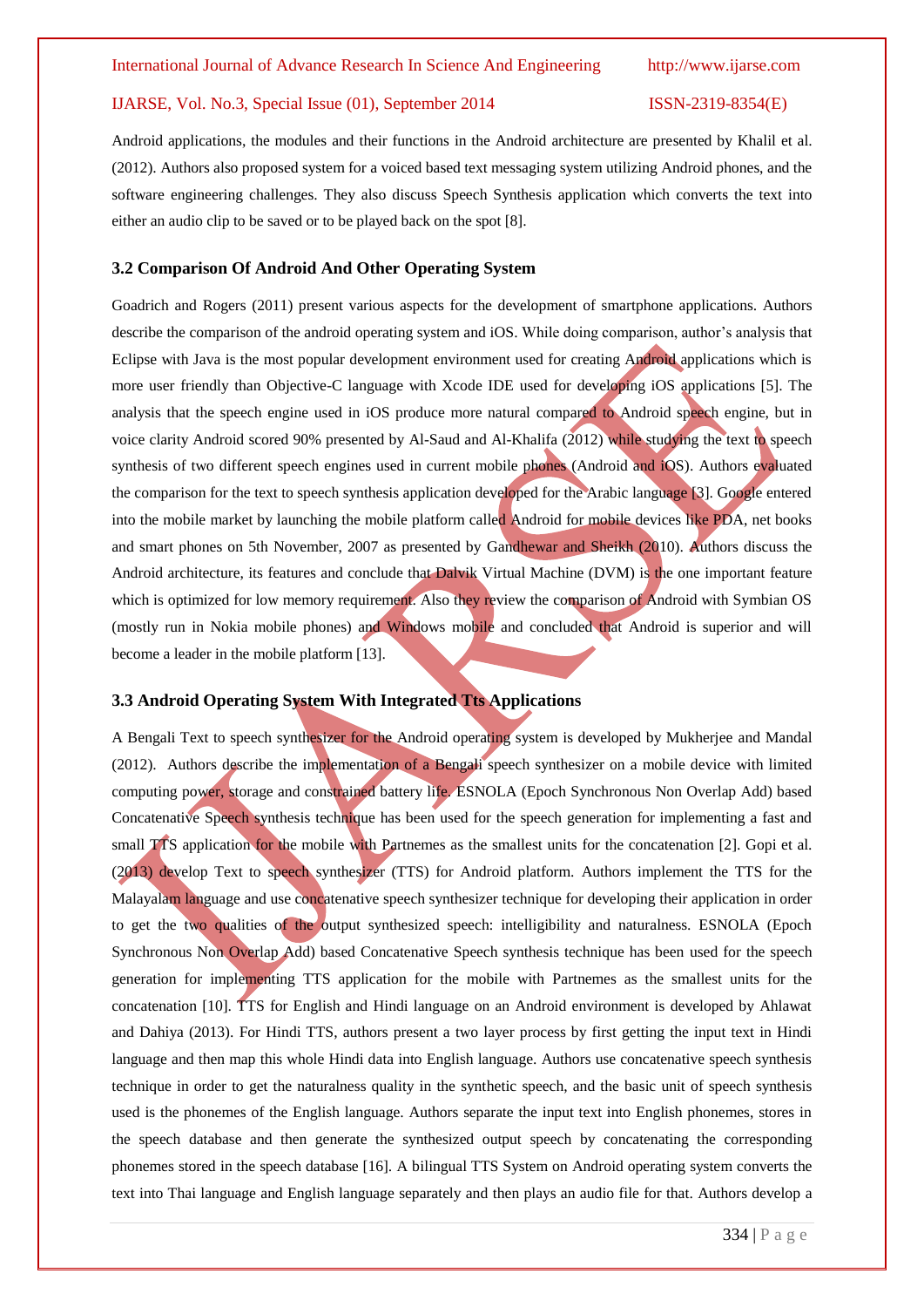bi-lingual Thai-English text to speech synthesis (TTS) system for Android which synthesizes acceptably natural and highly smoothed speech at a fast response. Saychum et al. (2012) use the hidden Markov model (HMM) based speech unit for the TTS system which processes Thai and English text separately [11]. A Thai speech synthesizer on a mobile device based on Flite, a unit concatenation synthesizer for Thai, an open source synthesis library suitable for implementing a fast and small TTS application is implemented by Wongpatikaseree et al. (2009). They develop a text to speech (TTS) application that can produce an output speech in real time on an average smart phone, focusing more on speed rather than sound quality, also present the comparison of their Filte\_Thai TTS and HMM based speech synthesizer, both in terms of speed and sound quality [1]. Wongpatikaseree et al. (2010) study a Thai Text-to-Speech System on mobile devices and found that computational time for the limited resource systems like mobile devices has to be reduced, hence decreased quality of synthesized output sound. Authors use hybrid diphone a speech unit and nonsense carrier sentence a technique to prepare a speech corpus, to improve the quality of sound in terms of intelligibility. Authors survey that TTS system on mobiles devices suffers more from the concatenating joints as it has limited resources to apply a smoothing technique, so technique to prepare a speech corpus with carrier sentences provides a clearer pronunciation than using natural sentences and is more suitable for a unit concatenation technique used in Flite\_Thai [12]. The application text to speech synthesis on Android mobile phones for people who are blind or visually impaired is discussed by Shaik et al. (2010). Authors implement and perform the usability study on a fully integrated application to provide mobile access to printed texts for people who are blind or visually impaired by using Text to Speech Synthesis [9]. Authors discuss an application of Android which accepts the word in his voice then searches the word in its mobile dictionary and gets its meaning through voice. Mhamunkar et al. (2013) present the speech to text and text to speech conversion for searching a word meaning through voice. Authors search the word meaning in the mobile dictionary, if not found then search the meaning of the given text over the Wikipedia and stores in the temporary storage for some period of time and generate the synthetic speech output [17]. Authors incorporate the speech synthesis application in the mobile platform for E-learning. The authors use HMM technique for developing the text to speech synthesis for an African language. Roux et al. (2010) says that to read a portion of text aloud the user simply drags a finger from left to right over the text to create a selection, the selection can be further expanded by moving the finger up or down the screen and thus making the selection text to read aloud by lifting up the finger from the screen [18].

### **IV. CONCLUSION**

This paper discuss about the most popular and widely used Android operating system. The Android OS is being used by various mobile manufacturers. Since Android has a very few restrictions for developers, so many applications can be developed for it easily and only a unique signature is required to publish their application on market. The paper reviews Android architecture, comparison of Android OS with iOS, Symbian OS (mostly run in Nokia mobile phones) and Windows mobile and text to speech synthesis in Android OS that can produce an output speech in almost real time on the Android based smart phones, tablets etc. The TTS is an important area of research now-a-days as it is helpful not only for visually challenged people but also for normal people who can use this application while performing various other activities like driving, jogging, etc.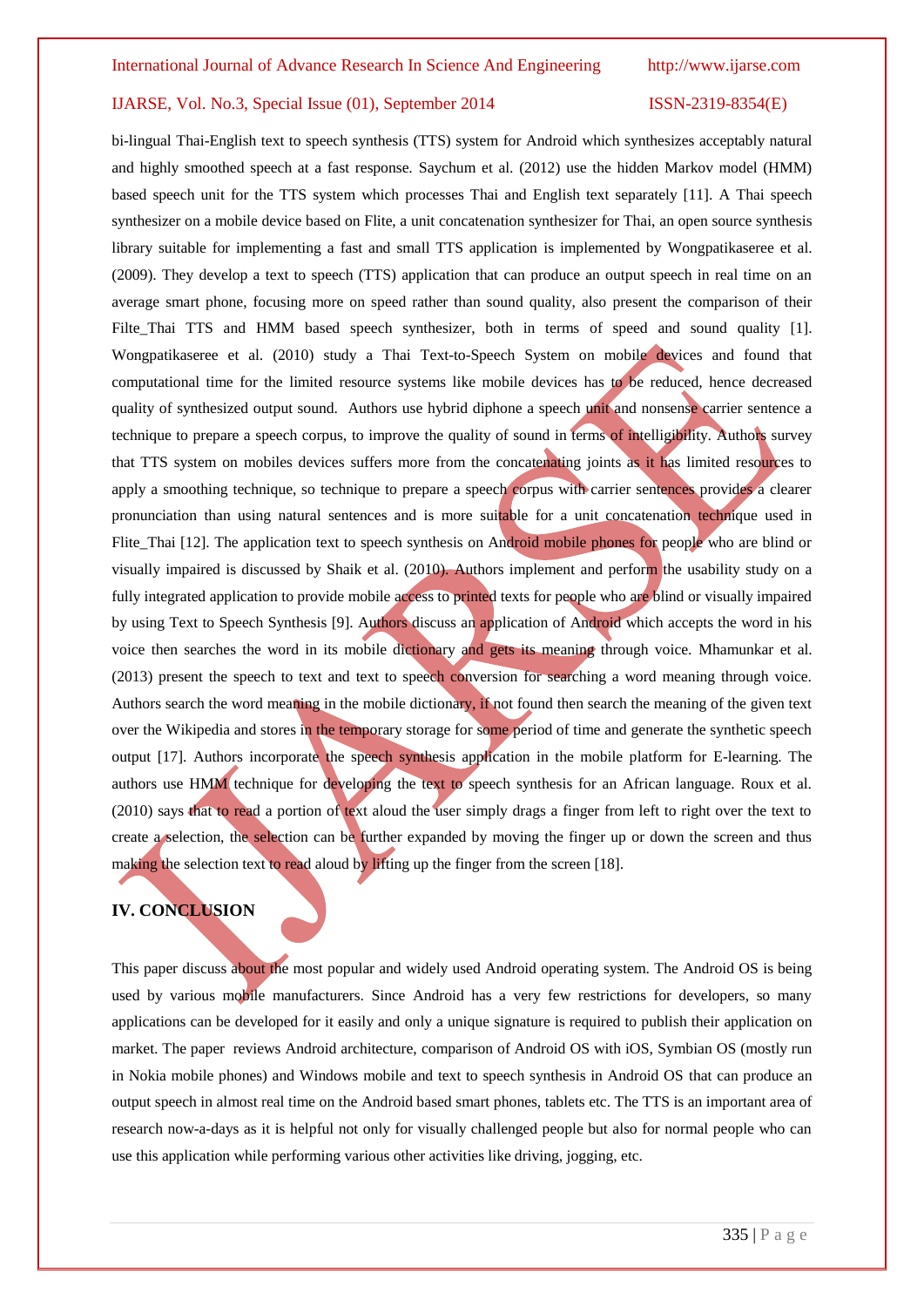International Journal of Advance Research In Science And Engineering http://www.ijarse.com

IJARSE, Vol. No.3, Special Issue (01), September 2014 ISSN-2319-8354(E)

### **REFERENCES**

- [1] K. Wongpatikaseree, A. Ratikan, A. Thangthai, A. Chotimongkol and C. Nattee, *A Real-time Thai Speech Synthesizer on a Mobile Device,* Proc. 8th IEEE Conference on Symposium on Natural Language Processing (SNLP), Bangkok, 2009, 42-47.
- [2] S. Mukherjee and S.K.D. Mandal, *A Bengali Speech synthesizer on Android OS,* Proc. 1st ACM Workshop on Speech and Multimodal Interaction in Assistive Environments (SMIAE), Jeju, Republic of Korea, 2012, 43-46.
- [3] N.B. Al-Saud, and H.S. Al-Khalifa, *An Initial Comparative Study of Arabic Speech Synthesis Engines in iOS and Android*, Proc. 14th International Conference on Information Integration and Web-Based Applications & Services (IIWAS), Bali, Indonesia, 2012, 411-414.
- [4] S. Primorac and M. Russo, *Android application for sending SMS messages with speech recognition interface,*  Proc. 35<sup>th</sup> IEEE International Convention on Information and Communication Technology, Electronics and Microelectronics, MIPRO, Opatija, Croatia, 2012, 1763-1767.
- [5] M.H. Goadrich and M.P. Rogers, *Smart Smartphone Development: iOS versus Android*, Proc. 42nd ACM Technical Symposium on Computer Science Education, Special Interest Group on Computer Science Education (SIGCSE), Dallas, Texas, USA, 2011, 607-612.
- [6] S. Holla and M.M. Katti, *Android based mobile application development and its Security*, International Journal of Computer Trends and Technology (IJCTT), 3(3), 2012, 486-490.
- [7] T.K. Kundu and K. Paul, *Android on Mobile Devices: An Energy perspective*, Proc. 10th IEEE International Conference on Computer and Information Technology (CIT), Bradford, 2010, 2421-2426.
- [8] R.T. Khalil, A.F. Khalifeh and K.A. Darabkh, *Mobile-Free Driving with Android Phones: System Design*  and Performance Evaluation, Proc. 9th IEEE International Multi-Conference on Systems, Signals and Devices, Chemnitz, 2012, 1-6.
- [9] A.S. Shaik, G. Hossain and M. Yeasin, *Design, Development and Performance Evaluation of Reconfigured Mobile Android Phone for People Who are Blind or Visually Impaired*, Proc. 28th ACM International Conference on Design of Communication, SIGDOC, S.Carlos, 2010, 159-166.
- [10] A. Gopi, P. Shobana, T. Sajini and V.K. Bhadran, *Implementation of Malayalam Text to Speech Using Concatenative Based TTS for Android Platform,* Proc. IEEE International Conference on Control Communication and Computing (ICCC), Thiruvananthapuram, Kerala, India, 2013, 184-189.
- [11] S. Saychum, A. Thangthai, P. Janjoi, N. Thatphithakkul, C. Wutiwiwatchai, P. Lamsrichan and T. Kobayashi, *A Bi-lingual Thai-English TTS System on Android Mobile Devices,* Proc. 9th IEEE International Conference on Electrical Engineering/Electronics, Computer, Telecommunications and Information Technology (ECTICON), Phetchaburi, 2012, 1-4.
- [12] K. Wongpatikaseree, A. Ratikan, A. Thangthai, A. Chotimongkol, C. Nattee, T. Theeramunkong and T. Kobayashi, *A Hybrid Diphone Speech Unit and a Speech Corpus Construction Technique for a Thai Text-to-Speech System on Mobile Devices*, Proc. IEEE International Conference on Electrical